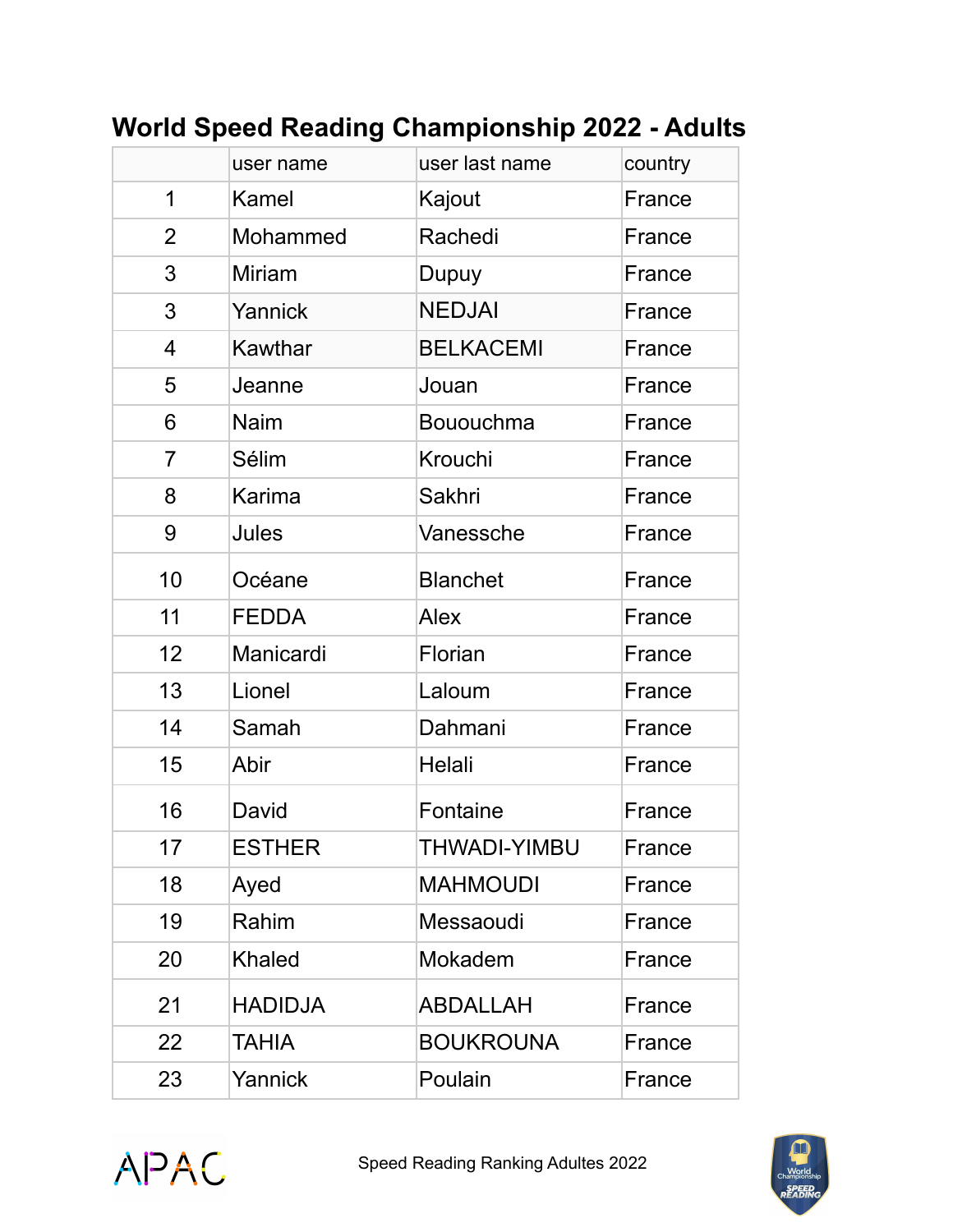| 24 | Tahani             | Echeikh Ezaouali  | France                 |
|----|--------------------|-------------------|------------------------|
| 25 | <b>Ben Mohamed</b> | Maryeme           | France                 |
| 26 | Cyril              | Faribault         | France                 |
| 27 | <b>Barbara</b>     | <b>LAMBERT</b>    | Nouvelle-C<br>alédonie |
| 28 | Kathy              | Djouadi           | France                 |
| 29 | Julie              | <b>Dieuleveux</b> | France                 |
| 30 | <b>Christelle</b>  | <b>KAPSSU</b>     | France                 |
| 31 | Anthony            | <b>Morere</b>     | France                 |
| 32 | Mai-Hân            | <b>Beretti</b>    | France                 |
| 33 | <b>SALL</b>        | Assa              | France                 |
| 34 | Kaitty             | <b>MONARD</b>     | France                 |
| 35 | Daphné             | <b>BATAMIO</b>    | France                 |
| 36 | Kadidiatou         | <b>KANE</b>       | France                 |
| 37 | <b>Zilhicce</b>    | Yalcin            | France                 |
| 38 | Hafssa             | <b>MDJ</b>        | France                 |
| 39 | Elyn               | <b>BATAMIO</b>    | France                 |
| 40 | Abdelaziz          | Atman             | France                 |
| 41 | Noëmie             | Wagner            | France                 |
| 42 | Marie-Claude       | <b>L'HEVEDER</b>  | France                 |
| 43 | Houria             | <b>ELFATHI</b>    | France                 |
| 44 | Farid              | Moulgada          | France                 |
| 45 | Ouarda             | Sbiybi            | France                 |
| 46 | Youcef             | <b>HACHEMI</b>    | France                 |
| 47 | Anis               | Berreziga         | France                 |
| 48 | <b>Steven</b>      | <b>Billet</b>     | France                 |